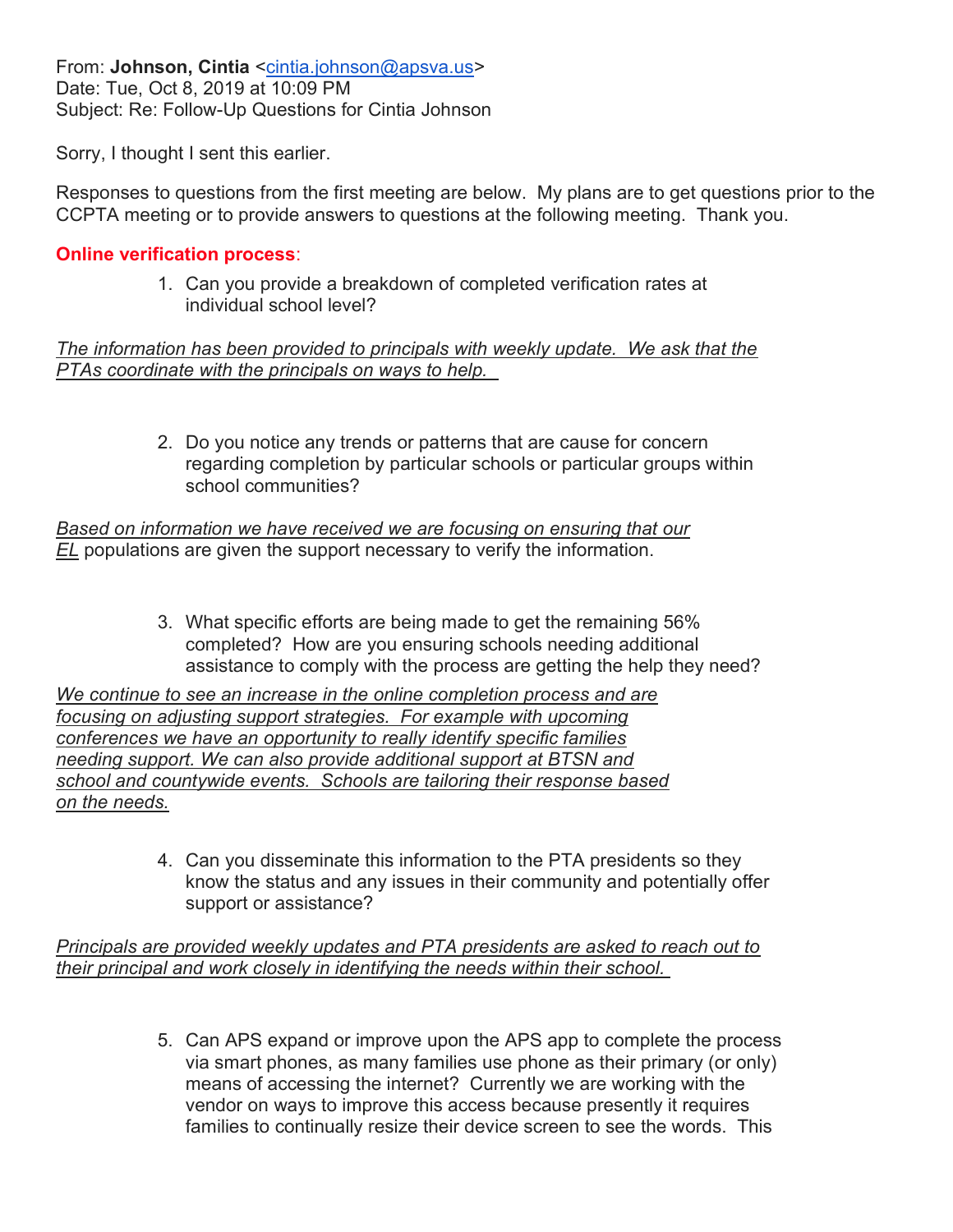makes it problematic to complete their AOVP through the ParentVue app.

The Enterprise Solutions team is aware and seeking solutions for next year. We are seeking updates that make the website's design responsive to the various mobile devices. Our hope is that product updates will help.

# Accessibility of information

1. What is APS doing or planning to do to ensure all families have access to information that is being shifted to "online only" such as paper copies of report cards, college fair registration forms, FRL application forms, volunteer application forms, etc.? What attention is being given to families without easy online access, home printers or scanners, etc.?

We are listening to the concerns and considering providing supports and/or adjustments. Initially, the FY2020 budget cut around printing report cards started as complete discontinuation of printed report cards. After feedback from various leaders, a small amount of funds were retained to provide printed report cards to families who have limited access to technology. The budget cut, as written in the adopted budget, says "Families will need to use ParentVue and StudentVue to access student reporting data." It is important to know that we want to encourage families to access ParentVue beyond AOVP to keep track of student related matters such as attendance, student profile, grades, SOL results, etc., particularly at the secondary level. This helps to maintain better partnerships with parents.

The technical approach to implement the budget cut involves:

- 1. Providing families with a .pdf of the student's report card and IPR through ParentVue.
- 2. Providing schools with multiple options for generating .pdfs of report cards for the purposed of printing including
	- a. Individually
	- b. For a group of students (all students,  $7<sup>th</sup>$  graders, etc.)

# First day of school videography and social media

1. What procedure is being followed by staff to confirm students/families have consented to photography and posting to social media? How does this comply with opt in/opt out restrictions when the AOVP process is not completed prior to the first day of school? (How do we know the opt out directives or to-be-expressed preferences are being followed, particularly on the first day?)

Throughout the year we refer to our opt out list when caputuring photos and videos. This is our practice. We'll review our practice pertaining to the first day.

# Dorothy Hamm MS

1. Please provide an update on the timeline for completion of the addition.

Based on the current construction schedule, APS anticipates achieving occupancy of the Hamm MS addition in April/May 2020. The latest construction updates are now posted online. Hamm Middle School: https://www.apsva.us/wp-content/uploads/2019/10/190930-Stratford-Community-Update.pdf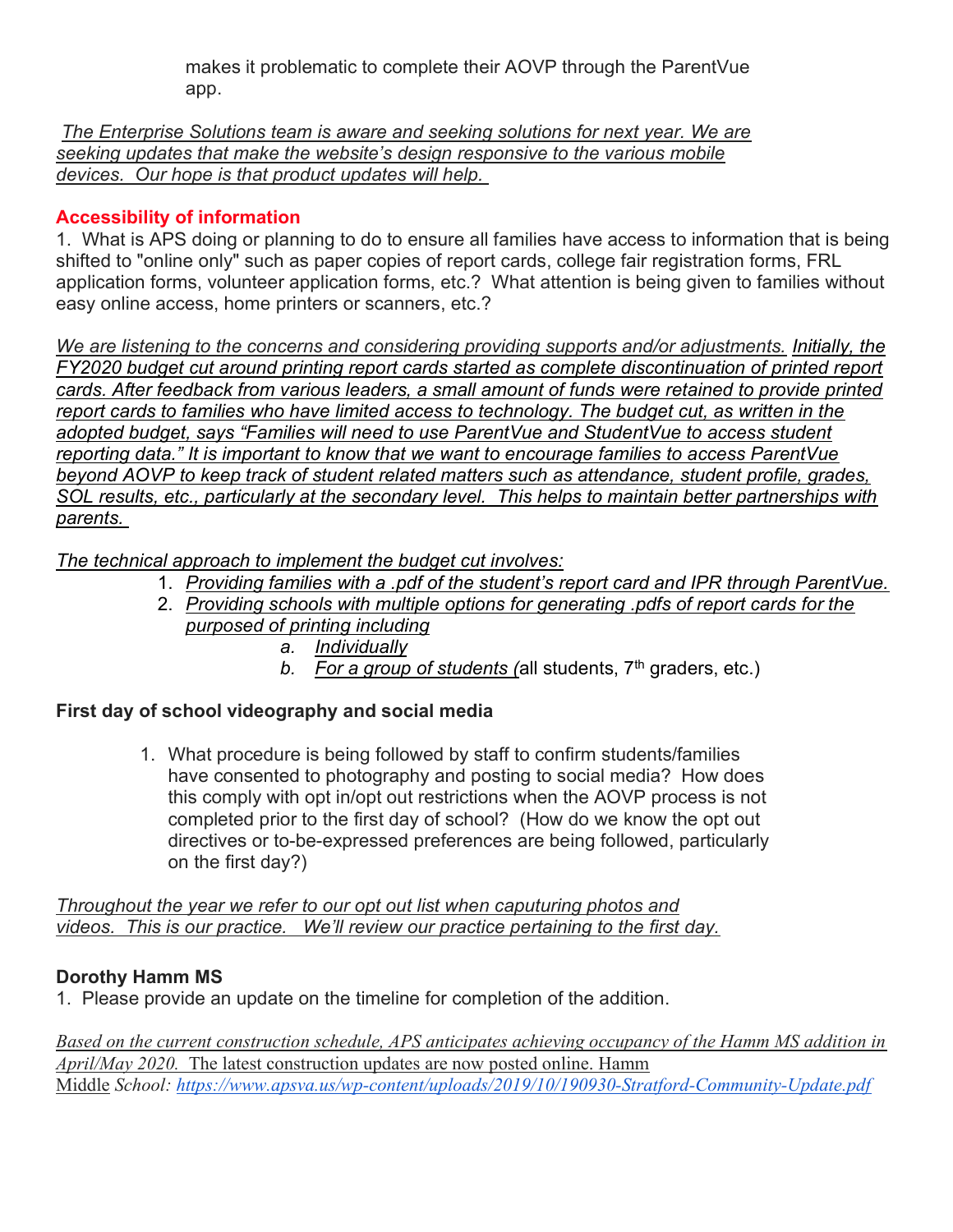### **Vacancies**

1. How is the Asst. Superintendent for Special Education vacancy being managed? What is the timeline for filling the vacancy?

It is presently being managed by Kelly Krug who is focusing on elementary and Heather Rothenbuescher who is focusing on secondary. They are fulfilling all the duties and responsibilities associated with special-education at this time. Permanent decisions will be made in accordance with our HR procedures following the hiring of the assistant superintendent for DTL. Let me clarify that the vacant role is the Director of Special Education, not the Assistant Superintendent of Special Education.

2. How are vacancies filled after the start of the school year, specifically special education and ITC?

To fill vacancies after the start of the school year- HR staff post on external job boards. We streamline the application process by pushing resumes received from job boards directly to the hiring official. This enables HR to have a quick turnaround. Jobs are posted in various social media education groups especially in hard to fill areas. Staff reaches out to Universities/Education partners for potential leads on graduates, alumni and students in the pipeline. Staff also sends email blasts to all applicants in Winocular and job boards, letting them know of openings and gathering their interest/availability.

### Apps

1. What is the policy/is there a consistent policy for whether/how PTAs can pay for access to websites and/or apps used by students if the apps must first be vetted by APS?

### For these types of inquiries we refer to our policies.

### IPP/program location review/boundary process

1. Please provide a timeline for completion/adoption of IPP vision, decision regarding program locations and moves (if any), and elementary school boundary process?

The IPP is a framework and a living document and designed to guide future decisions. There is no formal adoption of this framework. All information regarding the boundary process and program moves will be posted on Engage w/APS

### Some questions that arose later in the meeting:

1. Can the public/PTAs receive more advanced notice of which policies the SB is going to review when? There is a sense that some get more publicity than others, some go through quickly, and some kind of "sneak" through quietly.